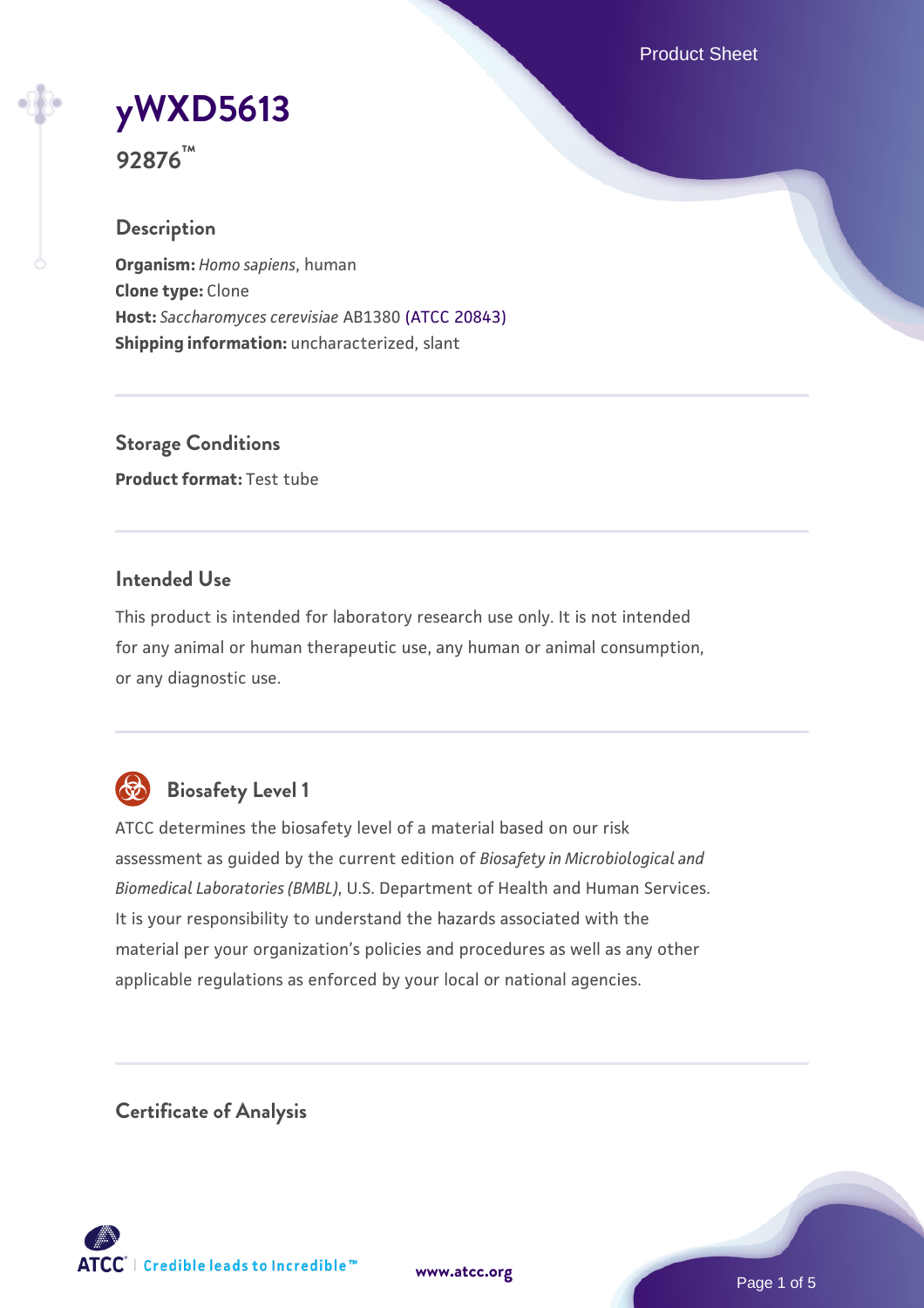# **[yWXD5613](https://www.atcc.org/products/92876)** Product Sheet **92876**

For batch-specific test results, refer to the applicable certificate of analysis that can be found at www.atcc.org.

# **Insert Information**

**Type of DNA:** genomic **Genome:** Homo sapiens **Chromosome:** X X pter-q27.3 **Gene name:** DNA Segment, single copy **Gene product:** DNA Segment, single copy [DXS4561] **Gene symbol:** DXS4561 **Contains complete coding sequence:** Unknown **Insert end:** EcoRI

### **Vector Information**

**Construct size (kb):** 75.0 **Intact vector size:** 11.454 **Vector name:** pYAC4 **Type of vector:** YAC **Host range:** *Saccharomyces cerevisiae*; *Escherichia coli* **Vector information:** other: telomere, 3548-4235 other: telomere, 6012-6699 Cross references: DNA Seq. Acc.: U01086 **Cloning sites:** EcoRI **Markers:** SUP4; HIS3; ampR; URA3; TRP1 **Replicon:** pMB1, 7186-7186; ARS1, 9632-10376

# **Growth Conditions**

**Medium:** 



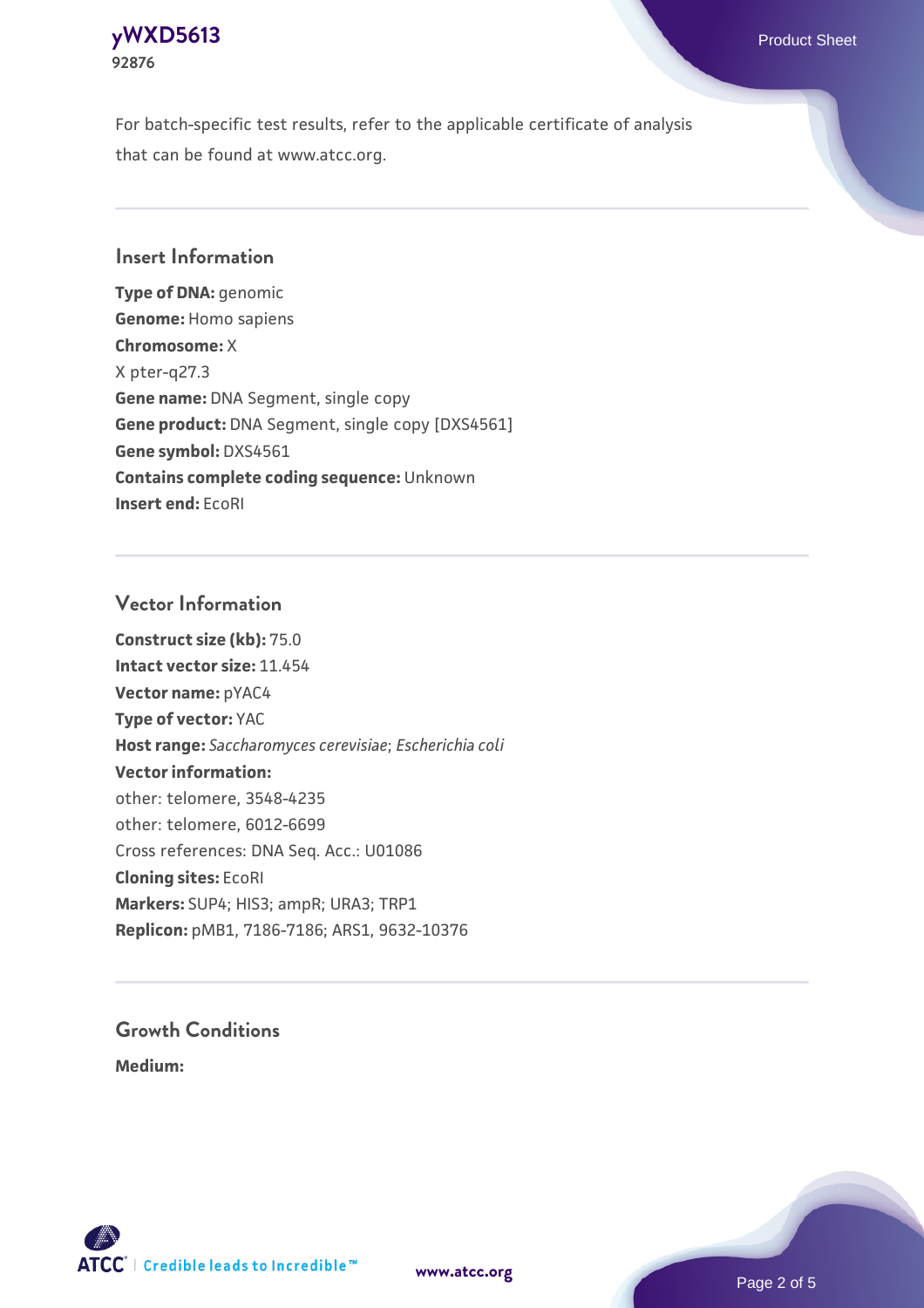#### **[yWXD5613](https://www.atcc.org/products/92876)** Product Sheet **92876**

[ATCC Medium 1245: YEPD](https://www.atcc.org/-/media/product-assets/documents/microbial-media-formulations/1/2/4/5/atcc-medium-1245.pdf?rev=705ca55d1b6f490a808a965d5c072196) **Temperature:** 30°C

#### **Notes**

More information may be available from ATCC (http://www.atcc.org or 703- 365-2620).

# **Material Citation**

If use of this material results in a scientific publication, please cite the material in the following manner: yWXD5613 (ATCC 92876)

# **References**

References and other information relating to this material are available at www.atcc.org.

# **Warranty**

The product is provided 'AS IS' and the viability of ATCC® products is warranted for 30 days from the date of shipment, provided that the customer has stored and handled the product according to the information included on the product information sheet, website, and Certificate of Analysis. For living cultures, ATCC lists the media formulation and reagents that have been found to be effective for the product. While other unspecified media and reagents may also produce satisfactory results, a change in the ATCC and/or depositor-recommended protocols may affect the recovery, growth, and/or function of the product. If an alternative medium formulation or reagent is used, the ATCC warranty for viability is no longer



**[www.atcc.org](http://www.atcc.org)**

Page 3 of 5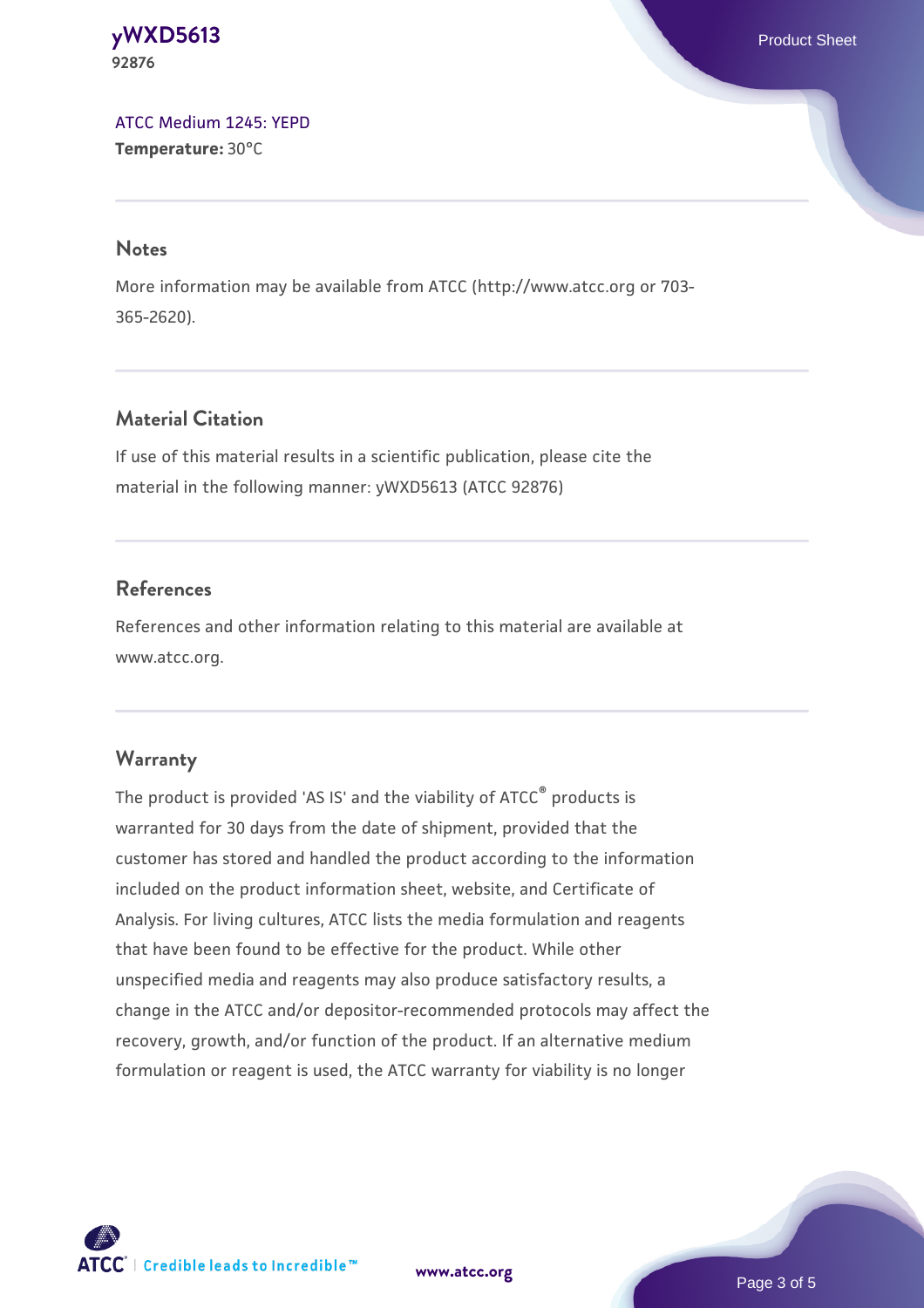**[yWXD5613](https://www.atcc.org/products/92876)** Product Sheet **92876**

valid. Except as expressly set forth herein, no other warranties of any kind are provided, express or implied, including, but not limited to, any implied warranties of merchantability, fitness for a particular purpose, manufacture according to cGMP standards, typicality, safety, accuracy, and/or noninfringement.

#### **Disclaimers**

This product is intended for laboratory research use only. It is not intended for any animal or human therapeutic use, any human or animal consumption, or any diagnostic use. Any proposed commercial use is prohibited without a license from ATCC.

While ATCC uses reasonable efforts to include accurate and up-to-date information on this product sheet, ATCC makes no warranties or representations as to its accuracy. Citations from scientific literature and patents are provided for informational purposes only. ATCC does not warrant that such information has been confirmed to be accurate or complete and the customer bears the sole responsibility of confirming the accuracy and completeness of any such information.

This product is sent on the condition that the customer is responsible for and assumes all risk and responsibility in connection with the receipt, handling, storage, disposal, and use of the ATCC product including without limitation taking all appropriate safety and handling precautions to minimize health or environmental risk. As a condition of receiving the material, the customer agrees that any activity undertaken with the ATCC product and any progeny or modifications will be conducted in compliance with all applicable laws, regulations, and guidelines. This product is provided 'AS IS' with no representations or warranties whatsoever except as expressly set forth herein and in no event shall ATCC, its parents, subsidiaries, directors, officers, agents, employees, assigns, successors, and affiliates be liable for indirect, special, incidental, or consequential damages of any kind in connection with or arising out of the customer's use of the product. While reasonable effort is made to ensure authenticity and reliability of materials on deposit, ATCC is not liable for damages arising from the misidentification or



**[www.atcc.org](http://www.atcc.org)**

Page 4 of 5